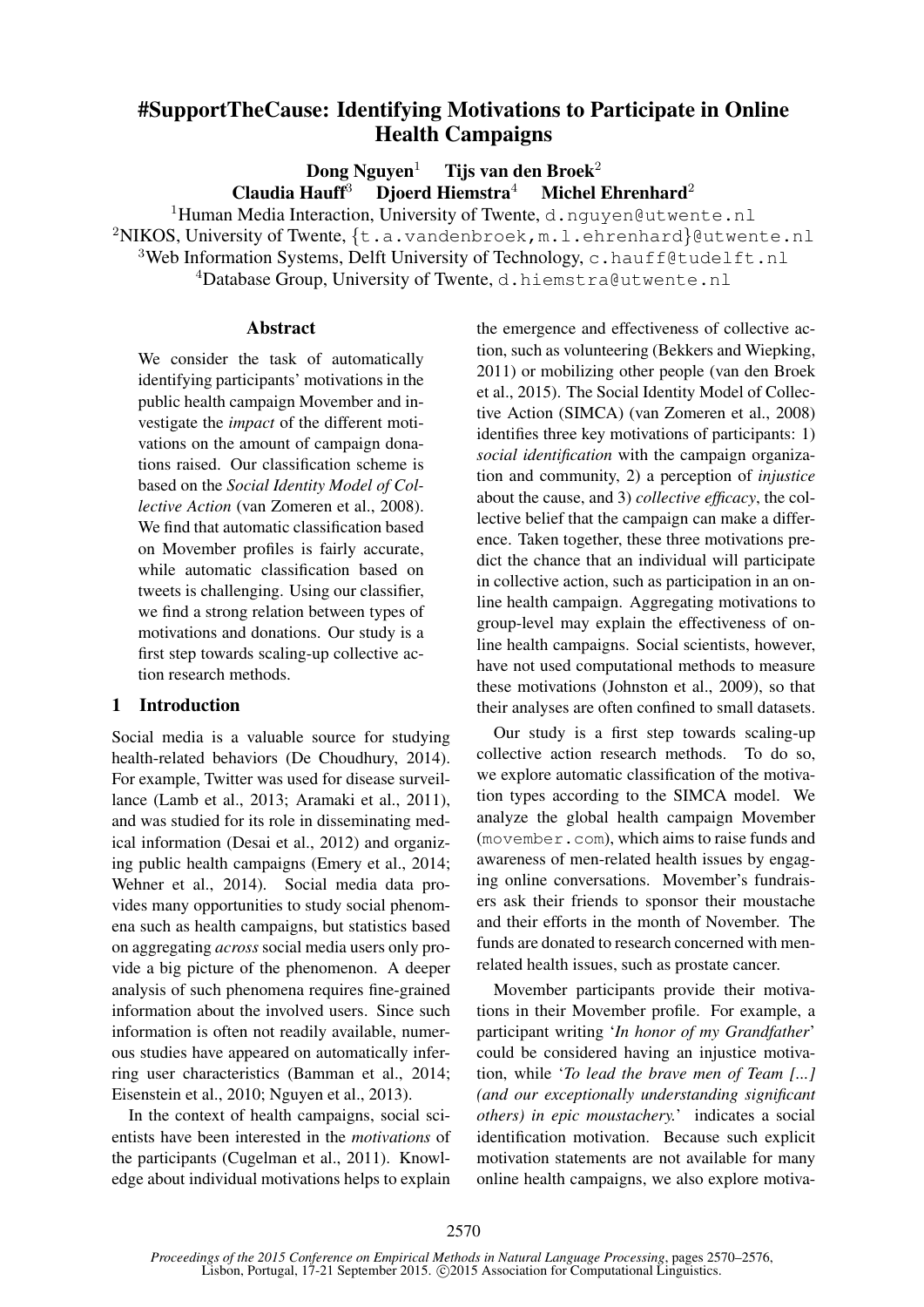tion classification based on the tweets of participants during the campaign instead.

Our paper makes the following contributions:

- We automatically classify the motivations of Movember participants and explore the use of *free-text* motivations provided in Movember profiles and *tweets* posted by the participants during the campaign (Section 3).
- We apply our classifier to all *US* and *UK* Movember profiles and find that participants with an injustice motivation raise significantly more funds (Section 4).

## 2 Dataset

In this section we discuss the collection and the annotation of the data.

## 2.1 Collection

We collect data from two different sources.

Movember Profiles We focus on participants from the two countries with the highest number of English speaking Movember participants: the United States and the United Kingdom. From Movember we obtained the identifiers of all participants of these two countries and we crawled all US and UK Movember profiles in May 2015. We extracted information such as the name, motivation (free-text), amount raised and whether the participant was part of a team. We collected 166,422 US and 138,546 UK profiles.

Twitter Data We link Movember participants to Twitter accounts based on tweets with a link to a Movember profile in 2013 and 2014 (e.g., '*please support my moustache [LINK]*'). If the Levenshtein distance between the name of the author of the tweet and the name in the Movember profile was 1 or less, we considered it a match (in total: 5,519 users). Manual inspection of 100 matches showed that this method was highly precise (100% precision). However, some matches were missed due to the low Levenshtein distance threshold. For each Twitter user in our dataset, we collected the last 3,600 tweets.

We kept all tweets written between October 18 and December 14 (2 weeks before and after the campaign). For each user, we used tweets from either 2013 or 2014, depending on whether the user posted a tweet with a Movember link at least once during the period, given preference to the year 2014.

## 2.2 Annotation

We annotated the campaign participants based on their provided motivations in their 'My motivation' section of their Movember profiles. The motivation categories in our codebook are based on the Social Identity Model of Collective Action (van Zomeren et al., 2008):

- *Injustice:* A shared emotion that includes both affective (e.g, anger) and cognitive perceptions (ideology) of an unfair situation (van Zomeren et al., 2008). It covers the ideological motivation to join a campaign, when potential participants compare the cause and the situation of patients with their personal values (Klandermans, 2004). For example, '*my dad*', '*I had testicular cancer*' or '*because men's health is important to me*'.
- *Social identity:* A sense of belonging together that emerges out of common attributes, experiences and external labels (van Zomeren et al., 2008). Participants may have social motivations to identify with the online health campaign, while not being interested in the cause (Kristofferson et al., 2014). This category includes psychological benefits, such as reputation or fun, that the social interactions of a campaign provide. For example, '*my friends asked me again to join them*', or '*a great excuse to grow a stache*'.
- *Collective efficacy:* The shared belief that ones group is capable of resolving its grievances through a campaign (Bandura, 2000; Klandermans, 2004; van Zomeren et al., 2008), for example by stating '*this campaign can make a difference!*'.

Multiple motivations may be assigned to a single campaign participant. Exactly recurring motivation texts that occurred frequently (more than 50 times, based on data analysis), were most likely prefilled texts. They were not annotated, because it was unclear whether participants used these 'default' motivations on purpose. For example, the most frequent motivation '*my motivation is to use the power of the moustache to have an everlasting impact on the face of mens health*' appeared in 104k profiles. The interrater reliability calculated using Cohen's Kappa was found to be satisfactory to good based on 200 double annotations: injustice (0.71), social identity (0.67) and collective efficacy (0.47) (Landis and Koch, 1977).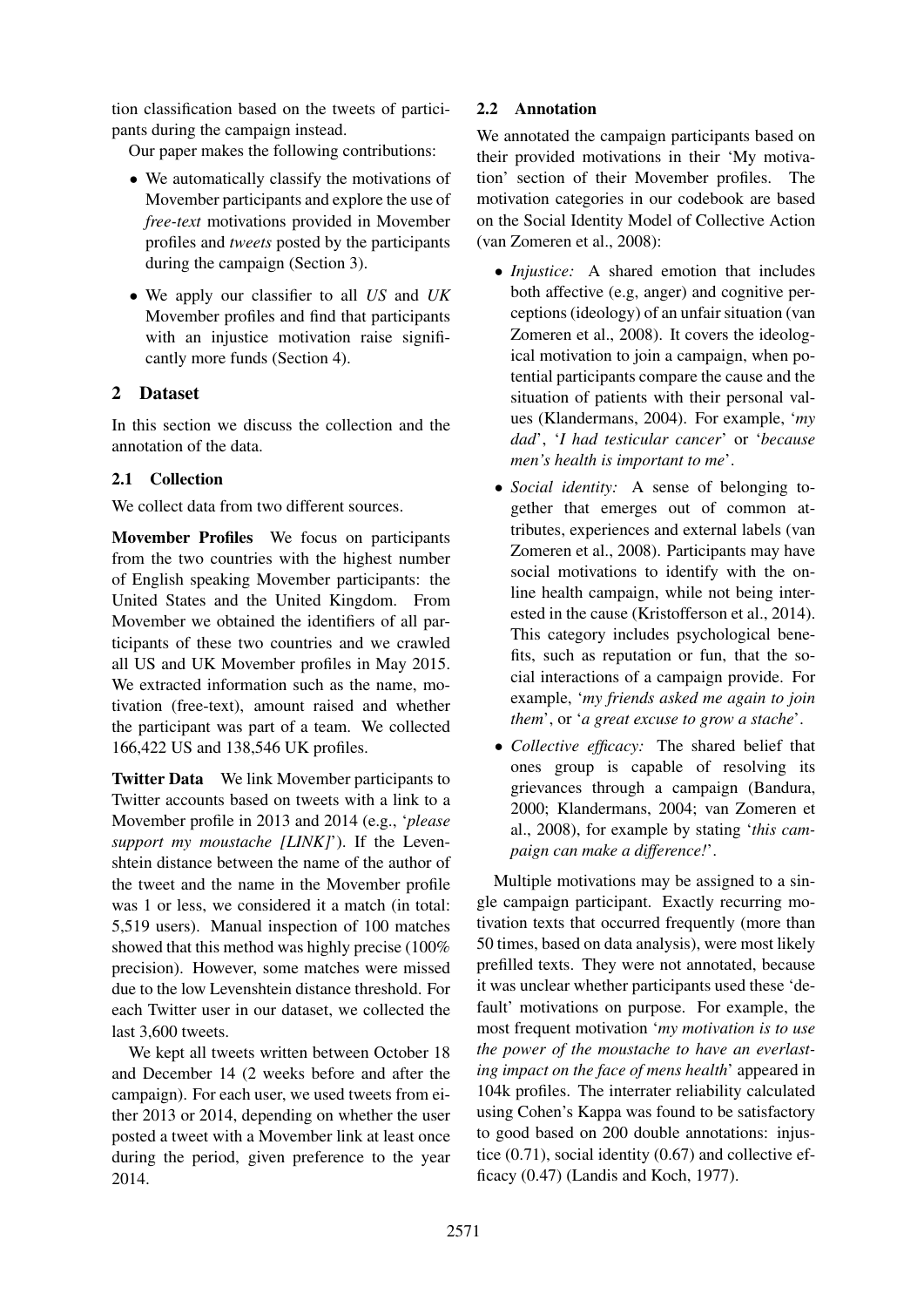| <b>Features</b> | <b>Injustice</b> |       |             |            | <b>Social Identity</b> |       |             |            | <b>Collective Efficacy</b> |       |             |       |
|-----------------|------------------|-------|-------------|------------|------------------------|-------|-------------|------------|----------------------------|-------|-------------|-------|
|                 | P                | R     | ${\bf F}_1$ | <b>AUC</b> | P                      |       | ${\bf F}_1$ | <b>AUC</b> | P                          | R     | ${\bf F}_1$ | AUC-  |
| Tokens          | 0.813            | 0.789 | 0.801       | 0.833      | 0.768                  | 0.792 | 0.779       | 0.790      | 0.595                      | 0.656 | 0.624       | 0.708 |
| <b>LDA</b>      | 0.789            | 0.802 | 0.795       | 0.829      | 0.809                  | 0.795 | 0.802       | 0.815      | 0.514                      | 0.688 | 0.588       | 0.669 |
| Length          | 0.644            | 0.615 | 0.629       | 0.693      | 0.526                  | 0.632 | 0.574       | 0.564      | 0.419                      | 0.642 | 0.507       | 0.582 |
| Country         | 0.422            | 0.559 | 0.481       | 0.522      | 0.495                  | 0.493 | 0.494       | 0.524      | 0.373                      | 0.498 | 0.426       | 0.523 |
| All             | 0.823            | 0.810 | 0.816       | 0.846      | 0.777                  | 0.799 | 0.788       | 0.798      | 0.597                      | 0.660 | 0.627       | 0.710 |

Table 1: Results free-text motivations: precision  $(P)$ , recall  $(R)$ ,  $F_1$  score and AUC.

From the set of Movember participants with matched Twitter accounts, we annotated a randomly selected subset of 2,108 participants. 21.8% of the participants had more than one motivation type assigned. We randomly split our dataset into a training and test set (Table 2). We have made our annotations available to other researchers<sup>1</sup>.

|                       | <b>Train</b> | <b>Test</b> |
|-----------------------|--------------|-------------|
| # Participants        | 1,494        | 614         |
| $\%$ US/UK            | 54.8/45.2    | 53.3/46.7   |
| % Injustice           | 37.6         | 40.2        |
| % Social identity     | 48.7         | 46.9        |
| % Collective efficacy | 36.1         | 35.0        |

Table 2: Dataset statistics

#### 3 Classification Experiments

In this section we present results on automatically identifying the motivations of Movember participants. Because participants may have multiple motivation types, we train binary classification models for each motivation type separately. We use logistic regression with L2 regularization, implemented using the Scikit-learn toolkit (Pedregosa et al., 2011). We report results on the test set using precision, recall,  $F_1$  score and the Area Under Curve (AUC) metric. Note that a majority class classifier achieves an AUC of 0.5. Feature development and parameter tuning was done based on cross-validation on the training set. Based on the same set of Movember participants, we explore the use of two different types of data: the provided free-text motivations in Movember profiles (Section 3.1) and tweets of the participants (Section 3.2).

## 3.1 Free-text Movember Motivations

All text is lowercased and tokenized. We explore the following features: 1) Token unigrams and bigrams (frequency values), 2) LDA with 20 topics (Blei et al., 2003) trained on text from all US and UK Movember profiles (with the topic proportions as feature values), 3) Text length, and 4) Country  $(US=1, UK=0)$  to control for prior motivation distributions in the two countries.

The token features already lead to a high performance, and no notable increase in performance is observed by adding the other features (Table 1). The features with the highest weight are shown in Table 4. The performance numbers are in line with the obtained inter-annotator agreement. For example, the performance is highest on the injustice category, which also had the highest inter-annotator agreement (and vice versa for collective efficacy).

The lengths of texts alone have predictive power. The texts are short (on average 158.4 characters), but there are markable differences between motivation types. Participants with an injustice motivation write longer motivations: the average length of their texts is 213.74 chars in the training set, compared to 148.24 chars (social identity) and 130.93 chars (collective efficacy).

| Injustice<br><b>Collective Efficacy</b><br><b>Social Identity</b><br>LDA topic $b$<br>LDA topic <sup><math>a</math></sup><br>fun<br>beat<br>team<br>cancer<br>friend<br>and family<br>moustache<br>change<br>lost<br>mo<br>yourself<br>father<br>grow<br>all of<br>mustache<br>had<br>survivor<br>$LDA$ topic <sup><math>c</math></sup><br>awareness<br>fuzz.<br>for movember<br>prostrate<br>for my<br>awareness of<br>movement |  |  |
|----------------------------------------------------------------------------------------------------------------------------------------------------------------------------------------------------------------------------------------------------------------------------------------------------------------------------------------------------------------------------------------------------------------------------------|--|--|
|                                                                                                                                                                                                                                                                                                                                                                                                                                  |  |  |
| look<br>last<br>my                                                                                                                                                                                                                                                                                                                                                                                                               |  |  |

Table 4: Top-weighted features for free-text motivation experiments.

<sup>1</sup>http://www.dongnguyen.nl/data.html: The identifiers of the Movember and corresponding Twitter accounts, the country, text provided in the Movember profiles, and the annotations.

*a* topic about family/friends who had cancer

*b* topic about raising funds for research

*c* topic about the Movember campaign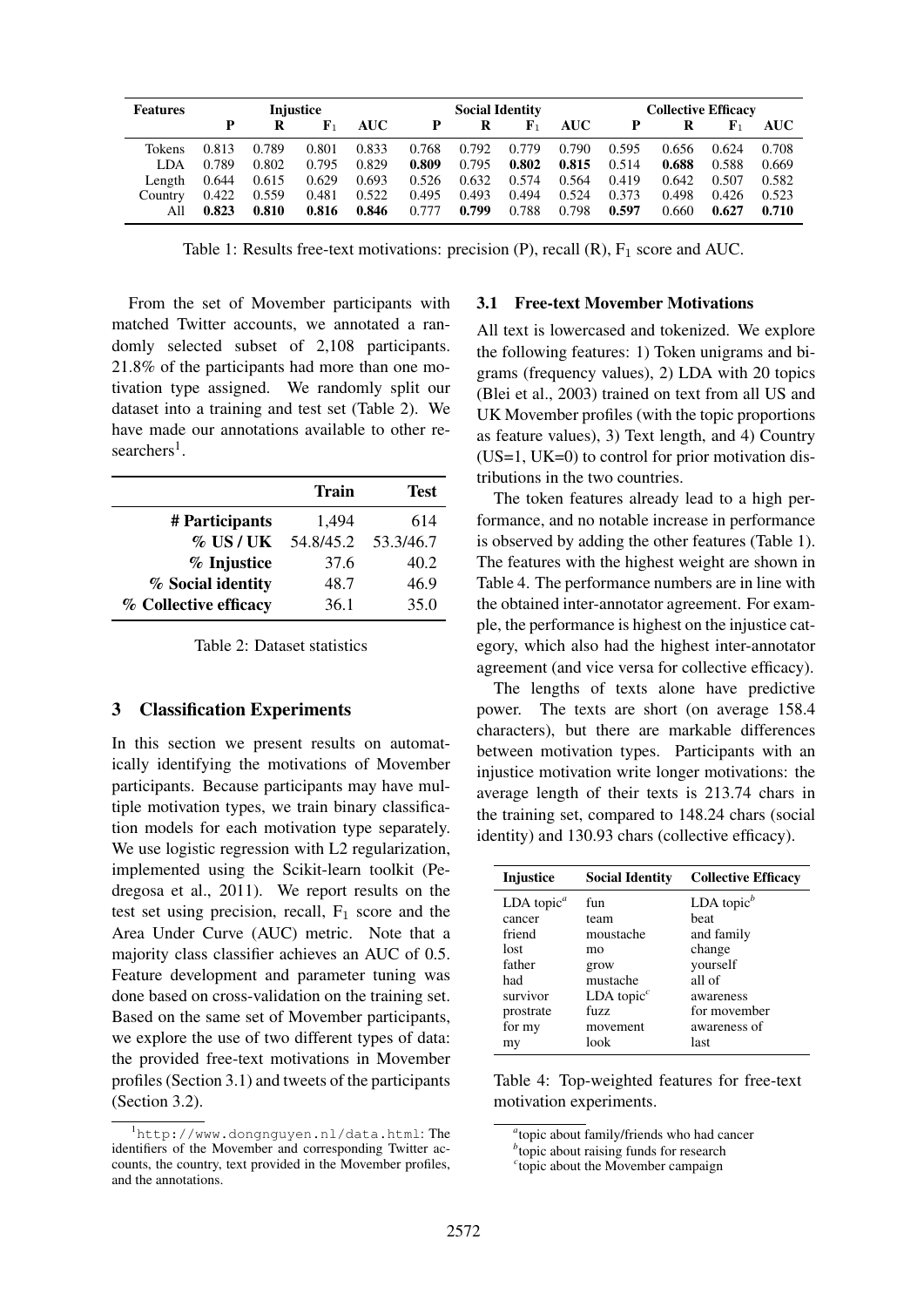| <b>Features</b> |       | Injustice |             |            |       |       | <b>Social Identity</b> |            |       |       | <b>Collective Efficacy</b> |            |
|-----------------|-------|-----------|-------------|------------|-------|-------|------------------------|------------|-------|-------|----------------------------|------------|
|                 | Р     | R         | ${\bf F}_1$ | <b>AUC</b> | P     | R     | ${\bf F}_1$            | <b>AUC</b> | P     | R     | ${\bf F}_1$                | <b>AUC</b> |
| 1: Tokens       | 0.456 | 0.445     | 0.451       | 0.544      | 0.528 | 0.563 | 0.545                  | 0.559      | 0.394 | 0.465 | 0.426                      | 0.540      |
| 2: URLs         | 0.421 | 0.304     | 0.353       | 0.511      | 0.469 | 0.736 | 0.573                  | 0.500      | 0.360 | 0.209 | 0.265                      | 0.504      |
| 3: Mentions     | 0.435 | 0.340     | 0.382       | 0.522      | 0.477 | 0.694 | 0.566                  | 0.511      | 0.360 | 0.721 | 0.480                      | 0.515      |
| 4: Effort       | 0.434 | 0.518     | 0.472       | 0.532      | 0.489 | 0.531 | 0.509                  | 0.520      | 0.363 | 0.498 | 0.420                      | 0.513      |
| 5: LDA          | 0.427 | 0.510     | 0.465       | 0.525      | 0.512 | 0.538 | 0.525                  | 0.542      | 0.378 | 0.521 | 0.438                      | 0.530      |
| 6: Behavior     | 0.415 | 0.526     | 0.464       | 0.514      | 0.463 | 0.410 | 0.435                  | 0.495      | 0.360 | 0.581 | 0.445                      | 0.513      |
| 1+3+4+5+cntrv   | 0.463 | 0.453     | 0.458       | 0.550      | 0.520 | 0.542 | 0.531                  | 0.550      | 0.381 | 0.419 | 0.399                      | 0.526      |

Table 3: Results on tweets: precision  $(P)$ , recall  $(R)$ ,  $F_1$  score and AUC.

## 3.2 Tweets

In this section, we present experiments on identifying the motivations based on Twitter data.

Preprocessing Many of the tweets posted during the time of the campaign are not about the campaign itself. Based on manually selected character sequences<sup>2</sup>, we separate relevant from nonrelevant tweets. The tweets are tokenized using the CMU POS tagger (Owoputi et al., 2013). The average number of tweets per user during the studied period is 109.1 (median: 46.0) and the average number of relevant tweets is 8.0 (median: 4.0).

Features We explore the same features as with the free-text motivations and several new features:

- *Unigram and bigram tokens*: URLs and user mentions are replaced by generic tokens. We only keep tokens used by at least 10 Twitter users and we use their normalized frequency.
- *URLs*: We extract tokens from URLs by taking the hostname, and paths up to depth 2 (e.g., *us.movember.com/team/12345* results in *us.movember.com*, *us.movember.com/team* and *us.movember.com/team/12345*).
- *User mentions*: The Twitter accounts that are mentioned.
- *Effort*: Length (#characters), #tweets about Movember, #tweets about Movember/#total number of tweets.
- *LDA* with 20 topics (Blei et al., 2003). The model is trained on 1.5M tweets from 2013 and 2014 about the Movember campaign.
- *Country*: US=1, UK=0.
- *Behavior*: Fraction of retweets, tweets that contain a user mention, hashtag, URL, or are a reply. Number of days with a tweet about Movember. Fraction of tweets in each week.

Results The results are reported in Table 3. The URLs and behavior features were excluded from the run with the combined feature set, because their individual results suggest no predictive power (possibly due to the small training set). The results are fairly low and just above the 0.5 AUC value of a random classifier. To test whether the best performing classifiers for each motivation type (based on their AUC scores) are significantly better than a random classifier, we use permutation tests. We permute the labels to break the link with the features and calculate the AUC scores of the classifiers by training and testing on 1000 of such permutations. The best classifiers for the injustice and social identity motivation types are significantly better than random ( $p < 0.01$ ), but the performance of the collective efficacy classifier is only slightly significant ( $p < 0.05$ ).

To understand the low performance numbers, we took a closer look at the task and the data. First, we aimed to get a sense of the difficulty of the task. In a small experiment based on 100 Twitter users from the test set, one of the authors read the tweets and tried to identify the motivations. The results were also low (injustice: 0.488, social identity: 0.548, and collective efficacy: 0.590), suggesting that the task in itself is also difficult for humans.

The task is challenging because many users only post a few tweets about the campaign. In our data, 382 users have only one relevant tweet and 1,271 users have 5 relevant tweets or less. Furthermore, many of the tweets posted during the campaign focus on the Movember community (Bravo and Hoffman-Goetz, 2015; Dwi Prasetyo et al., 2015), making it hard to distinguish between the different motivations. For example, *instagram.com* is among the top three of hostnames for all motivation types. Sometimes participants

<sup>2</sup> '*movember*', '*mobro*', '*mosista*', '*cancer*', '*shave*', '*donat*', '*tache*', '*prostate*', ' *mo* ', '*testicular*', ' *mental* ' ' *men's health*'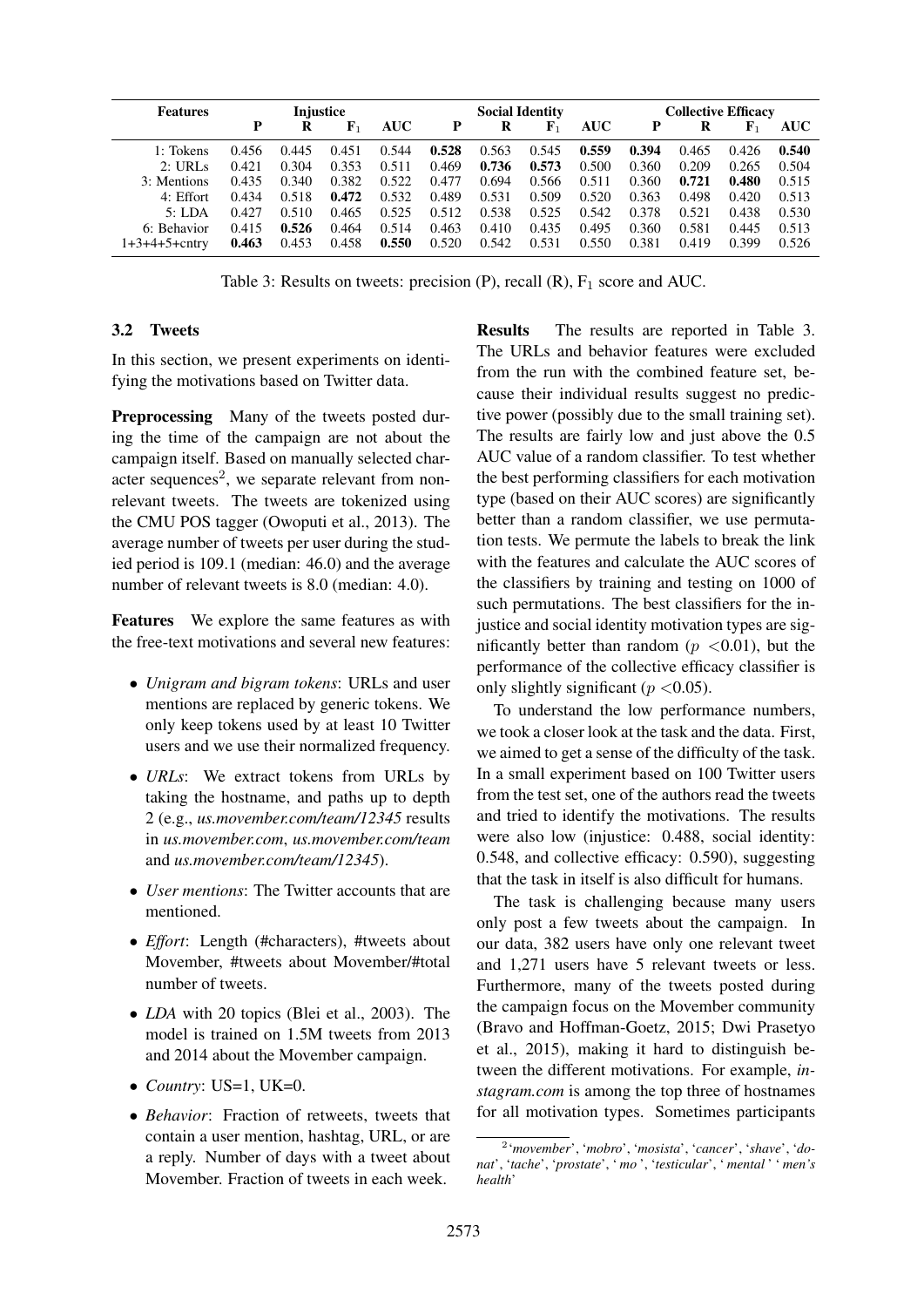do explicitely mention their motivation (e.g., '*In honour of my dad, [..], I'm growing a horrible moustache for an incredible cause, #Movember. Donate here: [LINK]'*), but such instances are rare and in general the motivations of participants are much less visible through their tweets.

Social media plays a large role in mediating social relationships and users adapt their behavior to the online communities they are participating in (Danescu-Niculescu-Mizil et al., 2013; Nguyen and Rosé, 2011). This may explain why most participants, regardless of their motivation, emphasize the Movember community and its practices (such as the growing of moustaches) in their tweets. Various studies within the emerging field of Computational Social Science (Lazer et al., 2009) have found that Twitter tends to be a good reflection of society (Lamb et al., 2013; O'Connor et al., 2010). However, our results emphasize that the nature of the used platform influences how humans behave, and that this should be taken into account when interpreting the data. In the case of Movember, Twitter data alone could give a misleading view of the motivations of the campaign's participants.

## 4 Motivations and Campaign Behavior

In this section we present a linear regression analysis (n=90,484) of how motivations affect campaign donations by applying our classifier to all US and UK Movember profile texts. Participants of the Movember campaign can be part of a team. We therefore included actual team membership as a control variable, as we expect that team members increase fundraisers' effort due to peer pressure. In our analysis, we exclude all participants that have predefined motivations (214,484 out of the 304,968 profiles), because these may not reflect the actual motivation.

The social identity motivation is the most frequent in both countries, but the countries differ in their distributions regarding the injustice and collective efficacy motivations (Table 5).

|     | % Injustice | $\%$ Identity | $%$ Efficacy |
|-----|-------------|---------------|--------------|
| UK  | 31.0        | 49.7          | 46.1         |
| US. | 37.6        | 50.3          | 32.1         |

Table 5: Motivation distribution based on automatic annotation (n=90,484). Note that participants may have multiple motivations.

On average, US participants donate more than UK participants (Table 6). US campaign participants with an injustice motivation raise significantly (coef = 91.525,  $p < 0.001$ ) more money than participants with a social identity (coef  $=$  $-5.479$ ,  $p =$  not significant) or collective efficacy motivation (coef =  $-5.765$ ,  $p < 0.1$ ). Participants that are part of a team raise significantly (coef  $=$ 75.849,  $p < 0.001$ ) more money than participants without a team. Similar results were obtained for the UK. Furthermore, participants with a social identity motivation are more often part of a team (UK: 58% vs. 51% of the participants without a social identity motivation, US: 80% vs. 76%). The regression analysis reveals that being part of a team has a stronger and more positive effect on the amounts raised than the expression of identity as a motivation in the Movember profiles. Our findings are in line with recent Slacktivism research which proposes that people that express social motivations are reluctant to give more than token support due to a lack of interest in the campaigns cause (van den Broek et al., 2015; Kristofferson et al., 2014). Actual team membership, however, contributes to the effectiveness of online fundraising.

|           | Injustice | <b>Identity</b> | <b>Efficacy</b> |
|-----------|-----------|-----------------|-----------------|
| $UK($ \$) | 203.74    | 128.36          | 123.39          |
| $US($ \$) | 234.47    | 156.07          | 169.03          |

Table 6: Average amount raised (n=90,484). British pounds were converted in dollars following the exchange rate in November 2013.

## 5 Conclusion

We explored the task of automatically identifying the motivations of Movember campaign's participants. A classifier based on Movember profile texts performed better than a classifier based on Twitter data, possibly due to the role of Twitter in building social relationships. Based on US and UK Movember data, we found a strong link between motivations and donations, and motivations and team membership. Classification of motivations might help campaign organizers to improve their communication strategies. Our study is limited to the Movember campaign. Future research might diverge to other types of online collective action, such as online petitions and open source communities. We also plan to explore larger datasets and features based on network structures.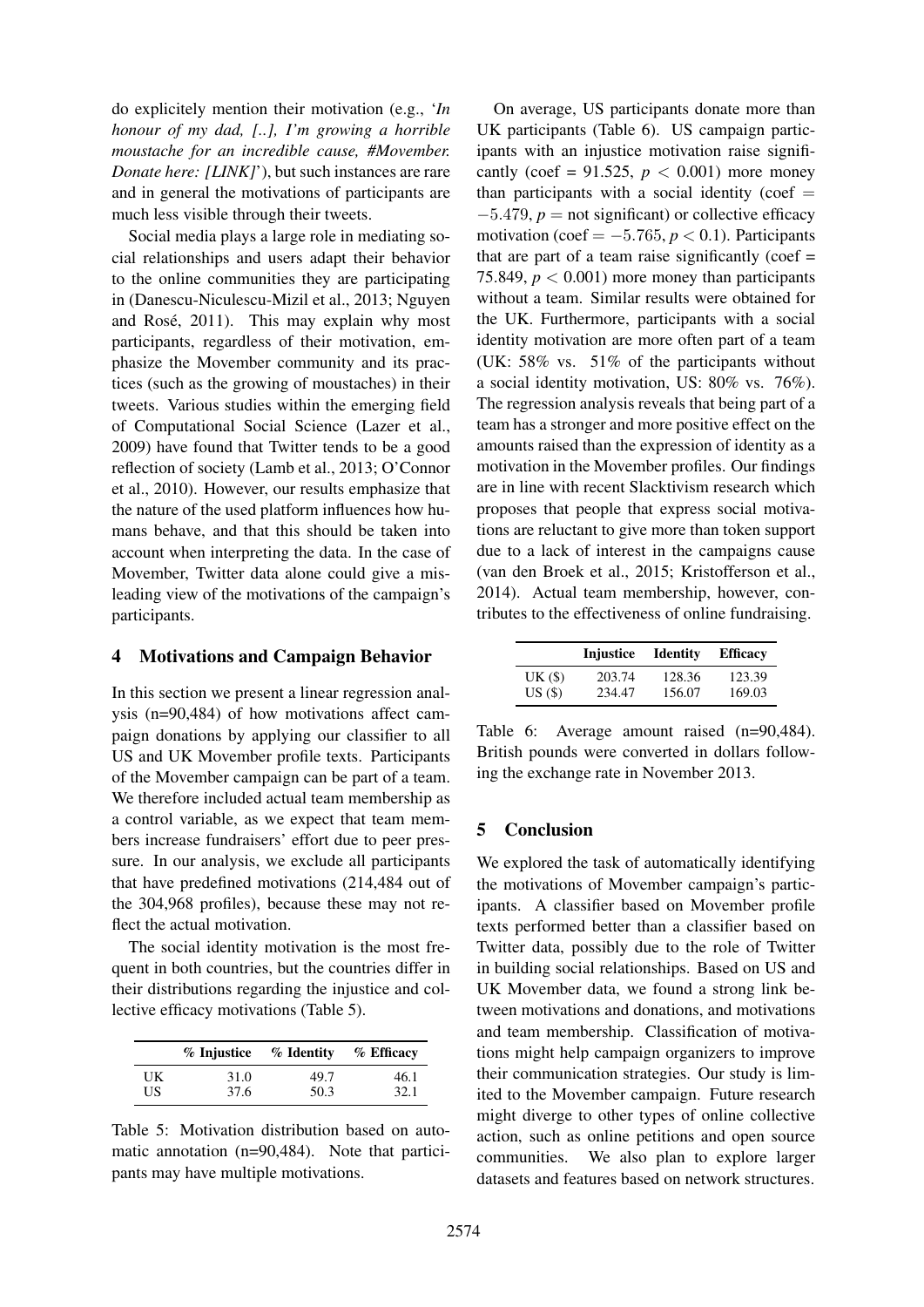Acknowledgements Thanks to Ariana Need and Anna Priante for helpful discussions and feedback on the article, Movember for support on collecting the Movember accounts and feedback on the article, and Twitter for providing part of the tweets used in this study through the Twitter Data Grant. Thanks also to the anonymous reviewers for their helpful comments. This research was funded in part by the 3TU Federation and the Dutch national project COMMIT. The first author was also supported by the Netherlands Organization for Scientific Research (NWO) grant 640.005.002 (FACT).

## References

- Eiji Aramaki, Sachiko Maskawa, and Mizuki Morita. 2011. Twitter catches the flu: Detecting influenza epidemics using Twitter. In *Proceedings of the 2011 Conference on Empirical Methods in Natural Language Processing*.
- David Bamman, Jacob Eisenstein, and Tyler Schnoebelen. 2014. Gender identity and lexical variation in social media. *Journal of Sociolinguistics*, 18(2):135–160.
- Albert Bandura. 2000. Exercise of human agency through collective efficacy. *Current Directions in Psychological Science*, 9(3):75–78.
- René Bekkers and Pamala Wiepking. 2011. A literature review of empirical studies of philanthropy: Eight mechanisms that drive charitable giving. *Nonprofit and Voluntary Sector Quarterly*, 40(5):924– 973.
- David M. Blei, Andrew Y. Ng, and Michael I. Jordan. 2003. Latent dirichlet allocation. *Journal of Machine Learning Research*, 3:993–1022.
- Caroline A. Bravo and Laurie Hoffman-Goetz. 2015. Tweeting about prostate and testicular cancers: Do Twitter conversations and the 2013 Movember canada campaign objectives align? *Journal of Cancer Education*, pages 1–8.
- Brian Cugelman, Mike Thelwall, and Phil Dawes. 2011. Online interventions for social marketing health behavior change campaigns: A meta-analysis of psychological architectures and adherence factors. *Journal of medical Internet research*, 13(1).
- Cristian Danescu-Niculescu-Mizil, Robert West, Dan Jurafsky, Jure Leskovec, and Christopher Potts. 2013. No country for old members: User lifecycle and linguistic change in online communities. In *Proceedings of the 22nd international conference on World Wide Web (WWW '13)*.
- Munmun De Choudhury. 2014. Opportunities of social media in health and well-being. *XRDS*, 21(2):23–27.
- Tejas Desai, Afreen Shariff, Aabid Shariff, Mark Kats, Xiangming Fang, Cynthia Christiano, and Maria Ferris. 2012. Tweeting the meeting: An in-depth analysis of Twitter activity at Kidney Week 2011. *PLoS ONE*, 7(7):e40253.
- Nugroho Dwi Prasetyo, Claudia Hauff, Dong Nguyen, Tijs A. van den Broek, and Djoerd Hiemstra. 2015. On the impact of Twitter-based health campaigns: A cross-country analysis of Movember. In *The Sixth International Workshop on Health Text Mining and Information Analysis*.
- Jacob Eisenstein, Brendan O'Connor, Noah A. Smith, and Eric P. Xing. 2010. A latent variable model for geographic lexical variation. In *Proceedings of the 2010 Conference on Empirical Methods in Natural Language Processing*.
- Sherry L. Emery, Glen Szczypka, Eulalia P. Abril, ` Yoonsang Kim, and Lisa Vera. 2014. Are you scared yet? Evaluating fear appeal messages in tweets about the tips campaign. *Journal of Communication*, 64(2):278–295.
- Alastair Iain Johnston, Rawi Abdelal, Yoshiko Herrera, and Rose McDermott, editors. 2009. *Measuring Identity: A Guide for Social Scientists*. Cambridge University Press.
- Bert Klandermans. 2004. The demand and supply of participation: Social-psychological correlates of participation in social movements. In *The Blackwell Companion to Social Movements*, pages 360–379. Blackwell Publishing Ltd.
- Kirk Kristofferson, Katherine White, and John Peloza. 2014. The nature of slacktivism: How the social observability of an initial act of token support affects subsequent prosocial action. *Journal of Consumer Research*, 40(6):1149 – 1166.
- Alex Lamb, Michael J. Paul, and Mark Dredze. 2013. Separating fact from fear: Tracking flu infections on Twitter. In *Proceedings of the 2013 Conference of the North American Chapter of the Association for Computational Linguistics: Human Language Technologies*.
- J. Richard Landis and Gary G. Koch. 1977. The measurement of observer agreement for categorical data. *Biometrics*, 33(1):159–174.
- David Lazer, Alex Sandy Pentland, Lada Adamic, Sinan Aral, Albert Laszlo Barabasi, Devon Brewer, Nicholas Christakis, Noshir Contractor, James Fowler, Myron Gutmann, Tony Jebara, Gary King, Michael Macy, Deb Roy, and Marshall Van Alstyne. 2009. Life in the network: the coming age of computational social science. *Science (New York, NY)*, 323(5915):721–723.